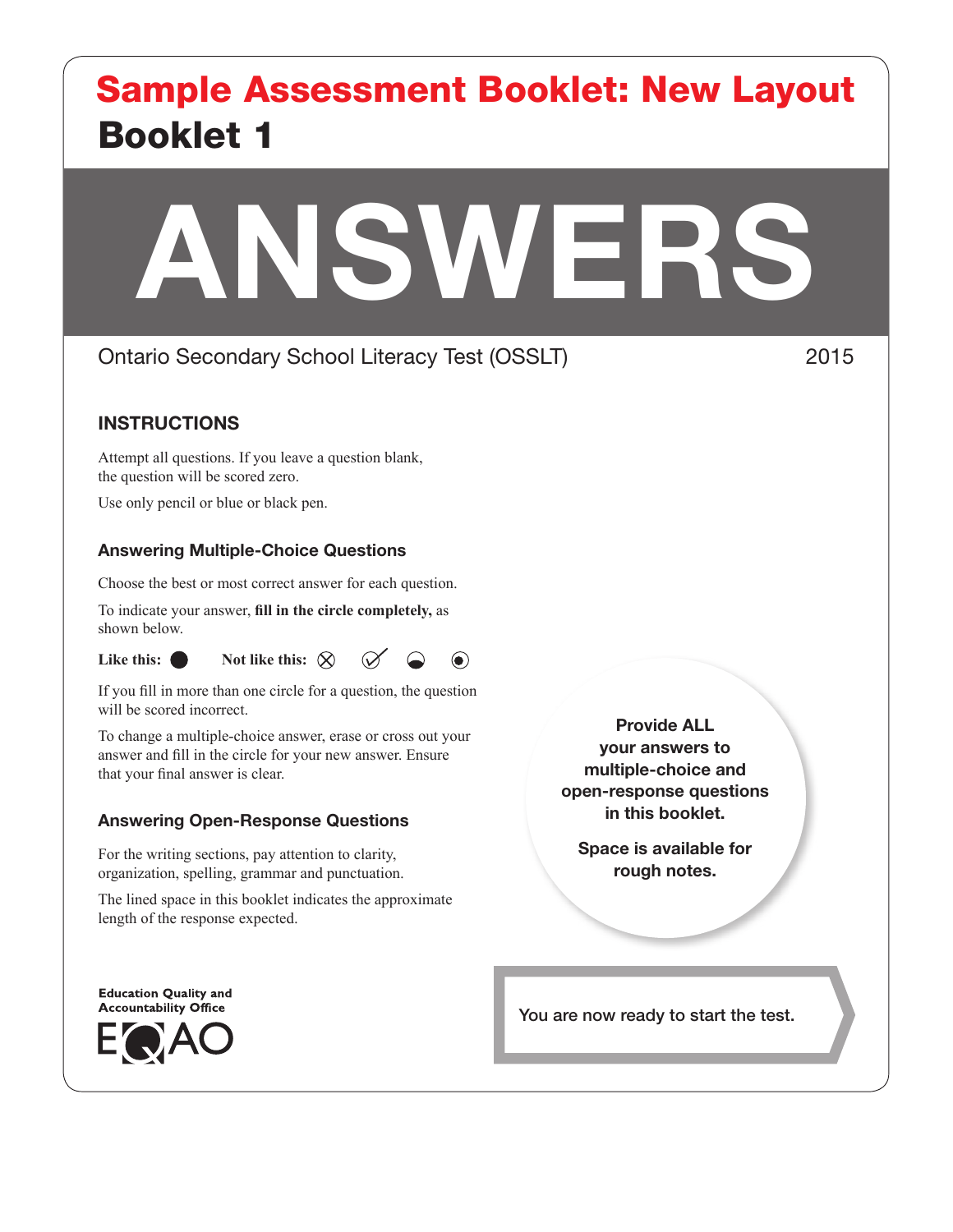

Read the questions in *Question Booklet 1* before providing your answers here.

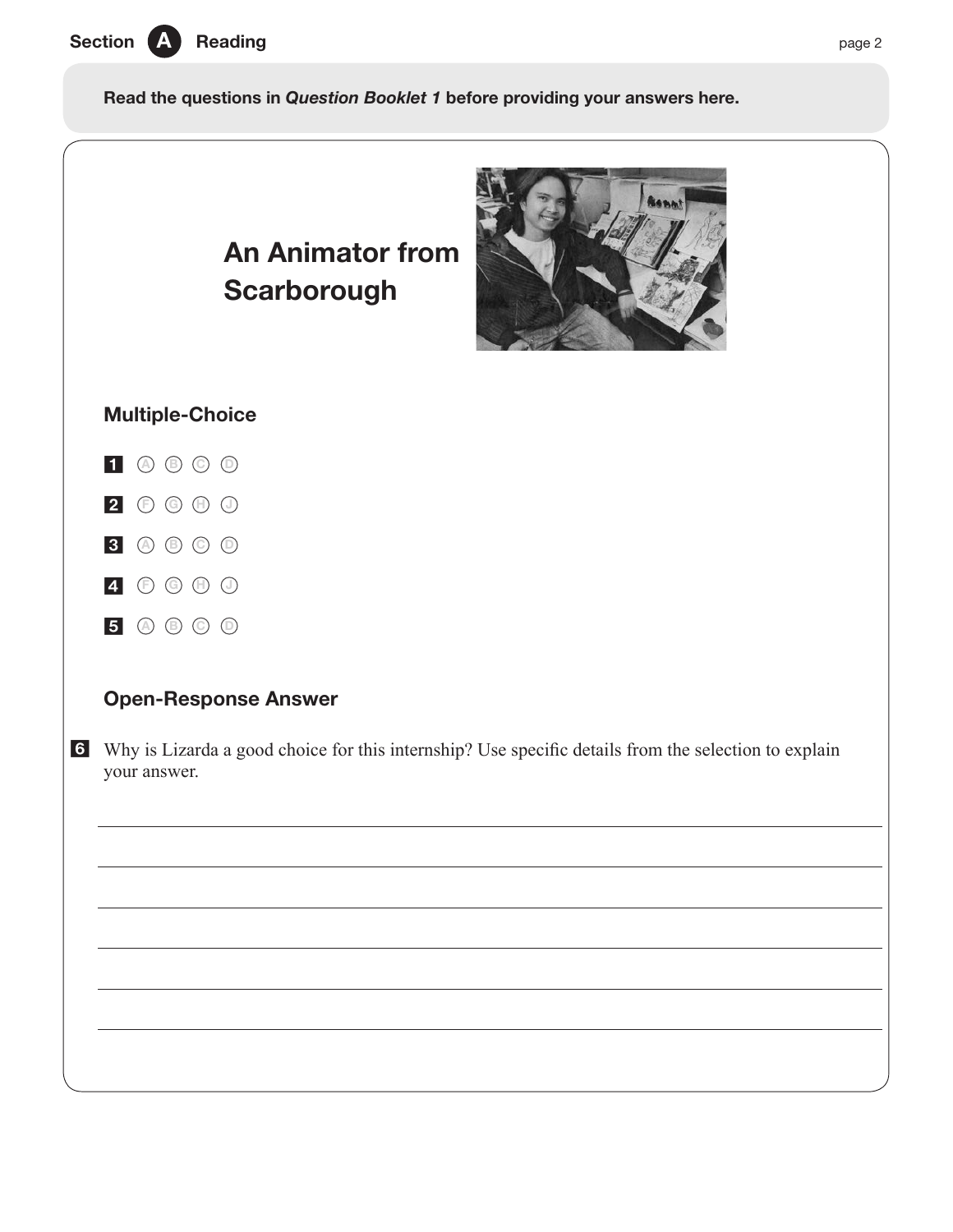Section B Writing page 3

Read the questions in *Question Booklet 1* before providing your answers here.



# ROUGH NOTES

Use the space below for rough notes. Nothing you write in this space will be scored.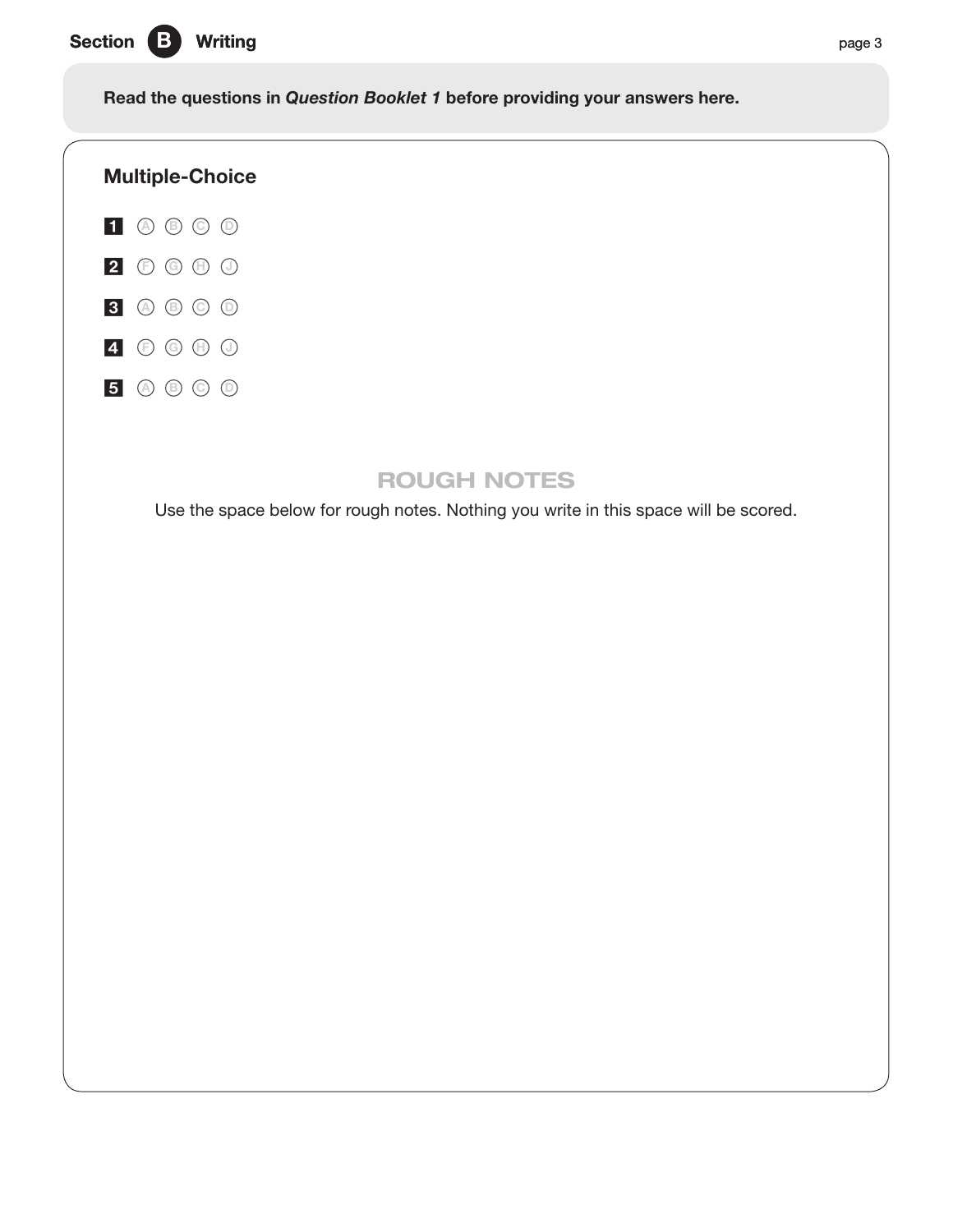

Read the questions in *Question Booklet 1* before providing your answers here.



# Multiple-Choice



2 **<sup>F</sup> <sup>G</sup> <sup>H</sup> <sup>J</sup>**

- 3 **<sup>A</sup> <sup>B</sup> <sup>C</sup> <sup>D</sup>**
- 4 **<sup>F</sup> <sup>G</sup> <sup>H</sup> <sup>J</sup>**
- 5 **<sup>A</sup> <sup>B</sup> <sup>C</sup> <sup>D</sup>**

# Open-Response Answer

6 Is the interview with Alex beneficial to Nat's career exploration? Use specific details from the selection to support your answer.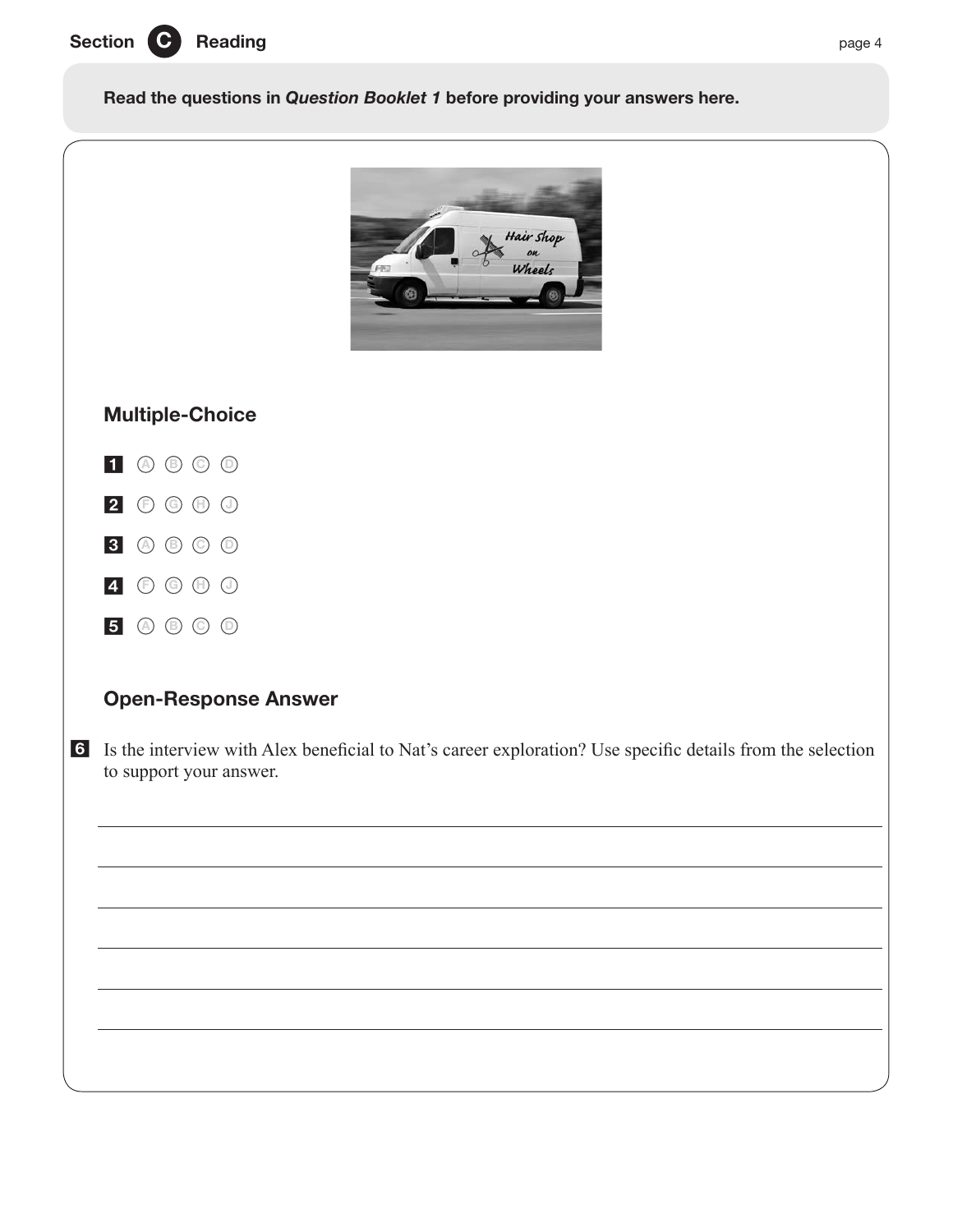# Open-Response Answer

7 How does this selection show the benefits of volunteering for community service? Use specific details from the selection to support your answer.

# ROUGH NOTES

Use the space below for rough notes. Nothing you write in this space will be scored.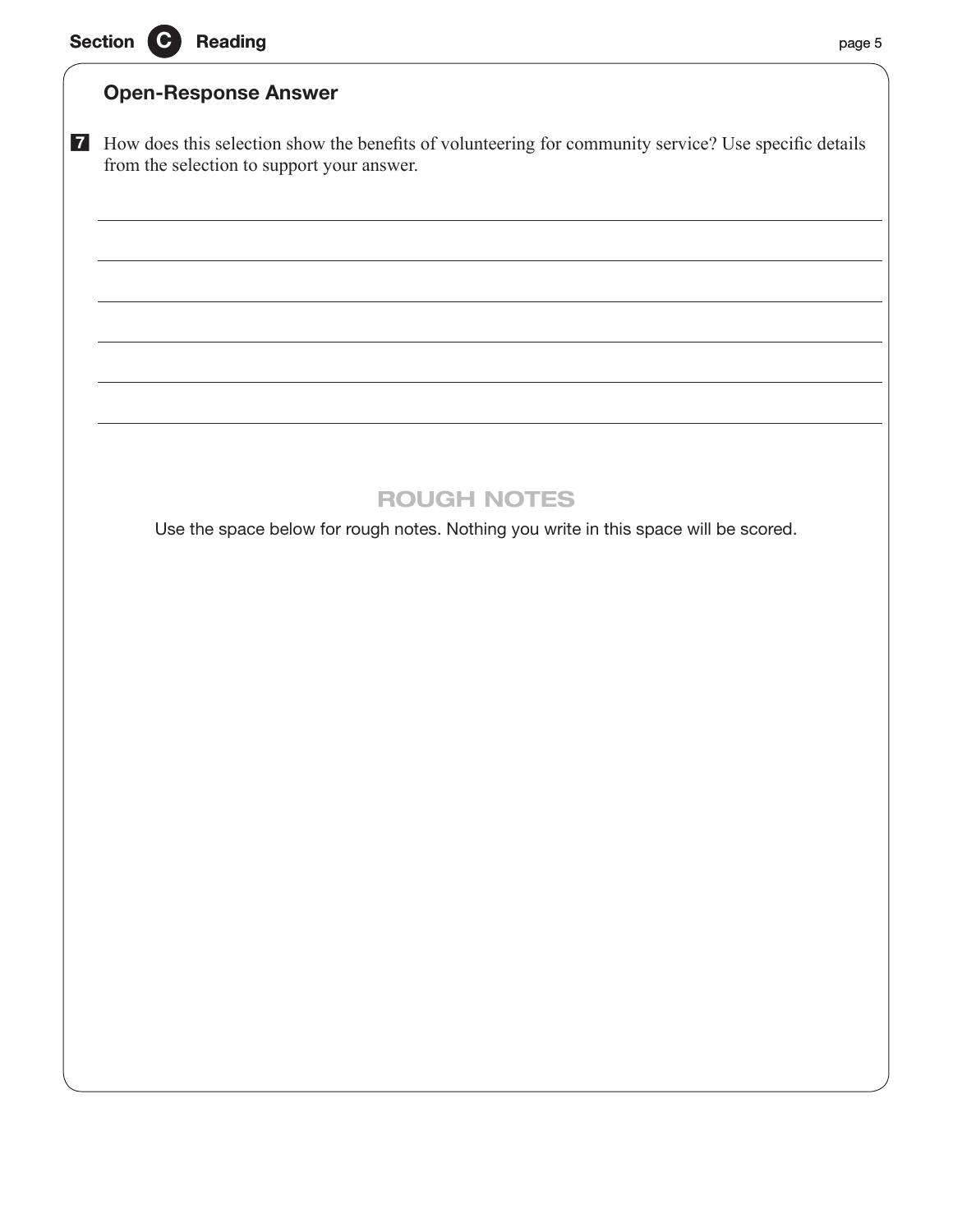|  |  | Section D Writing |  | page 6 |
|--|--|-------------------|--|--------|
|--|--|-------------------|--|--------|



# Short Writing Task

1 Identify an important environmental issue. Use specific details to explain why it is important.

# ROUGH NOTES

Use the space below for rough notes. Nothing you write in this space will be scored.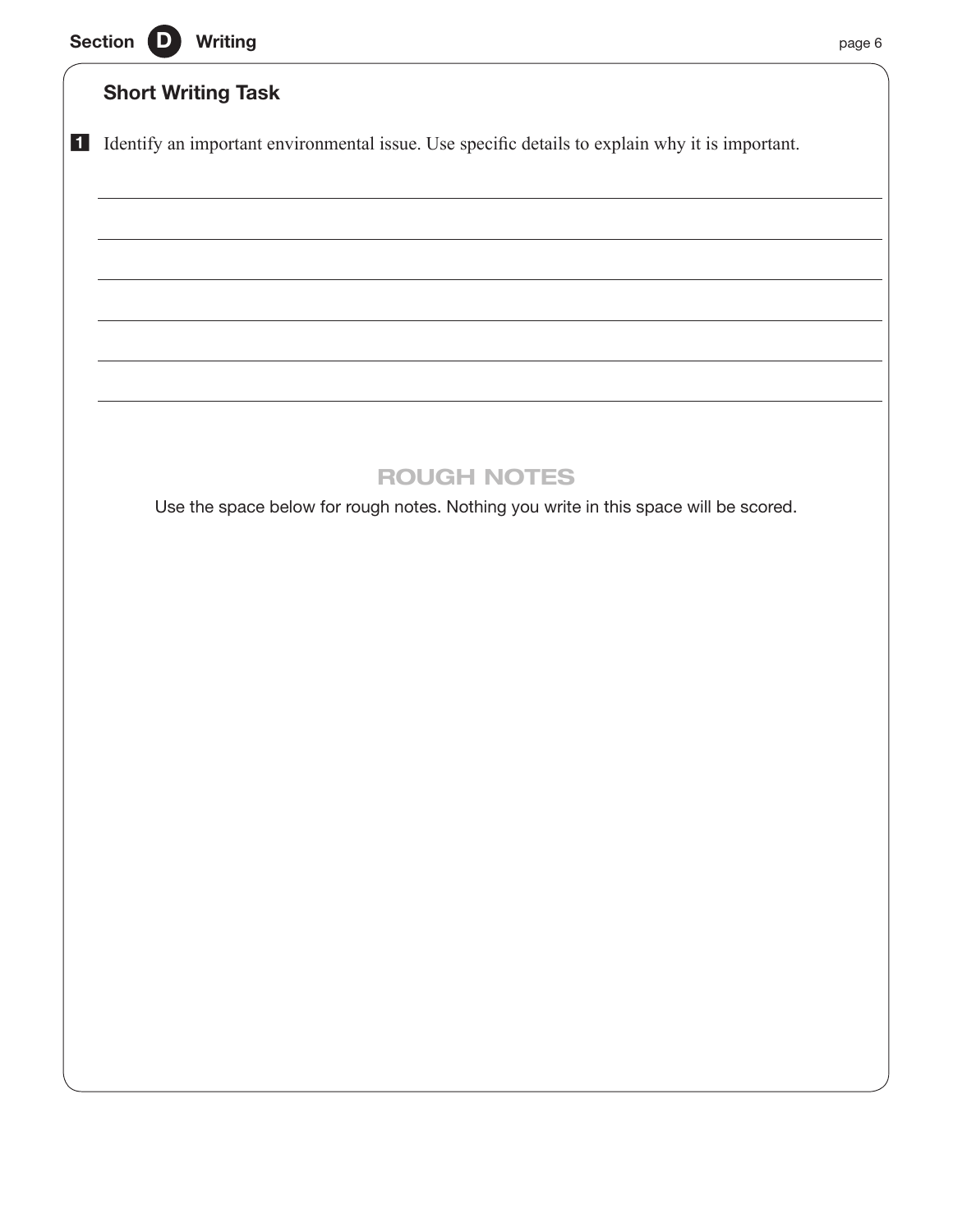

Read the question in *Question Booklet 1* before providing your answer here.

| <b>n</b> Students Participate in Important Election |
|-----------------------------------------------------|
| ELECTION DA<br>hte :                                |
|                                                     |
|                                                     |
|                                                     |
|                                                     |
|                                                     |
|                                                     |
|                                                     |
|                                                     |
|                                                     |
|                                                     |
|                                                     |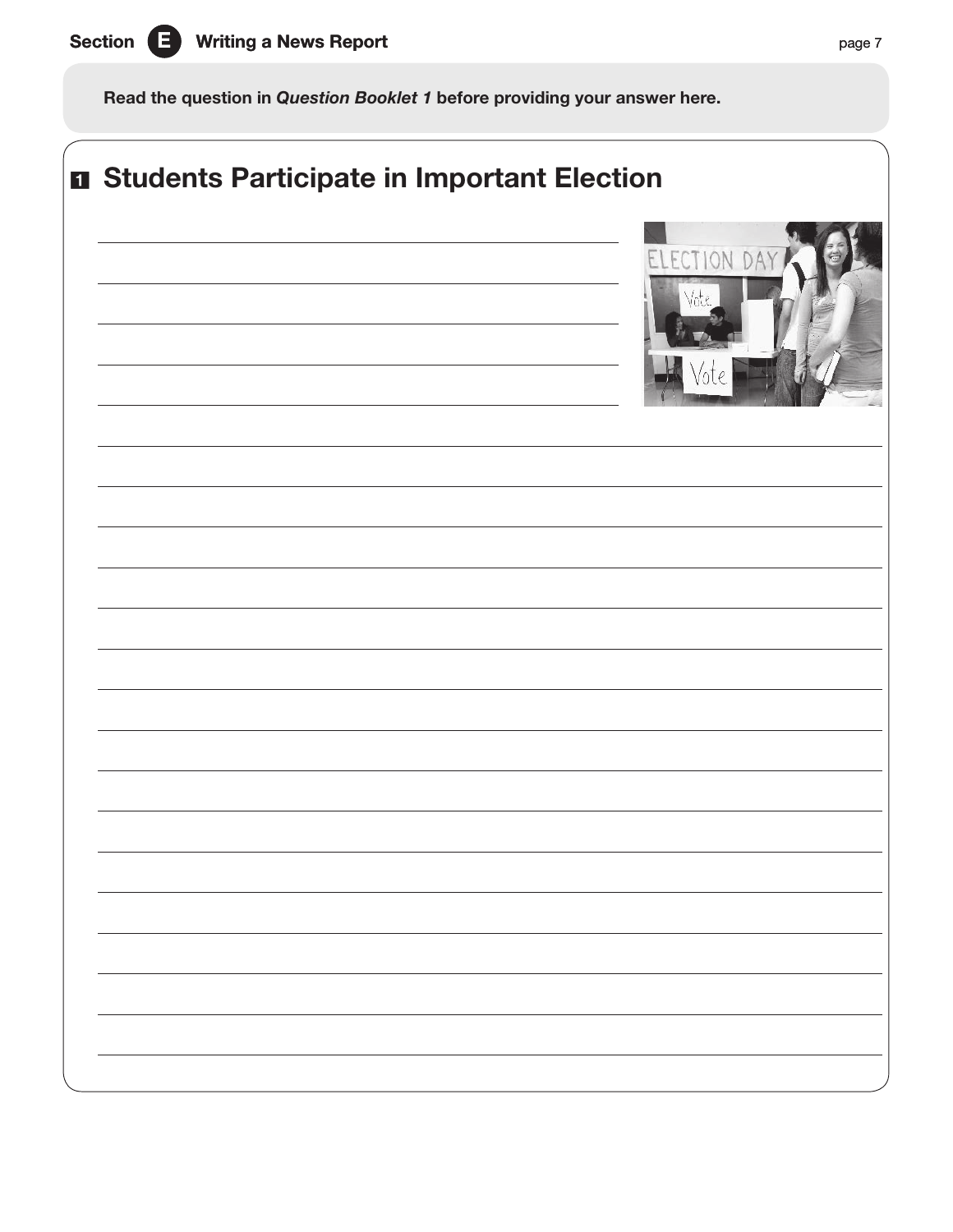

Read the questions in *Question Booklet 1* before providing your answers here.



# Multiple-Choice



- **<sup>F</sup> <sup>G</sup> <sup>H</sup> <sup>J</sup>**
- **<sup>A</sup> <sup>B</sup> <sup>C</sup> <sup>D</sup>**
- **<sup>F</sup> <sup>G</sup> <sup>H</sup> <sup>J</sup>**
- **<sup>A</sup> <sup>B</sup> <sup>C</sup> <sup>D</sup>**
- **<sup>F</sup> <sup>G</sup> <sup>H</sup> <sup>J</sup>**

# Open-Response Answer

State a main idea of this selection and provide one specific detail from the selection that supports it.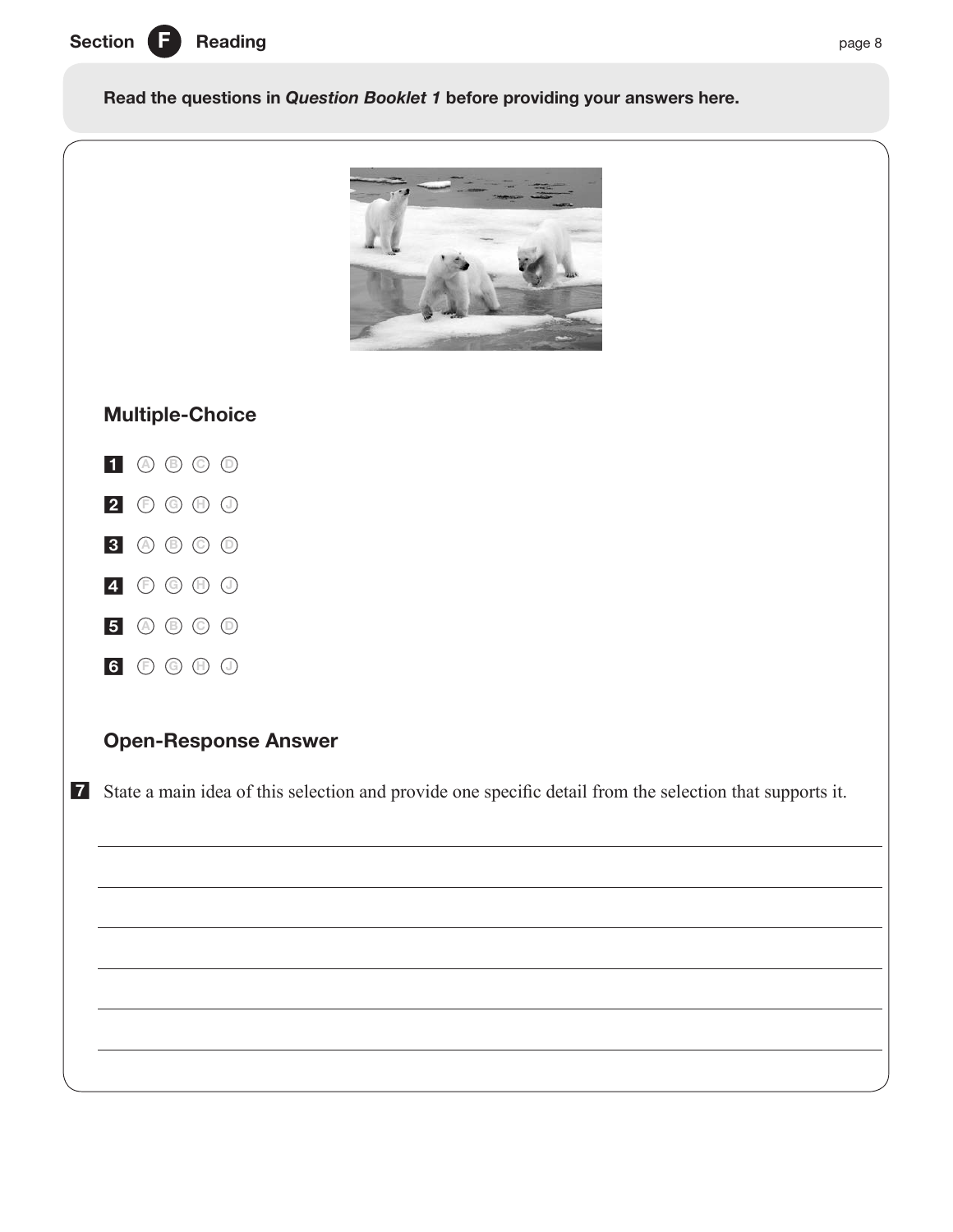# ROUGH NOTES

Use the space below for rough notes. Nothing you write in this space will be scored.



You have finished *Booklet 1.*